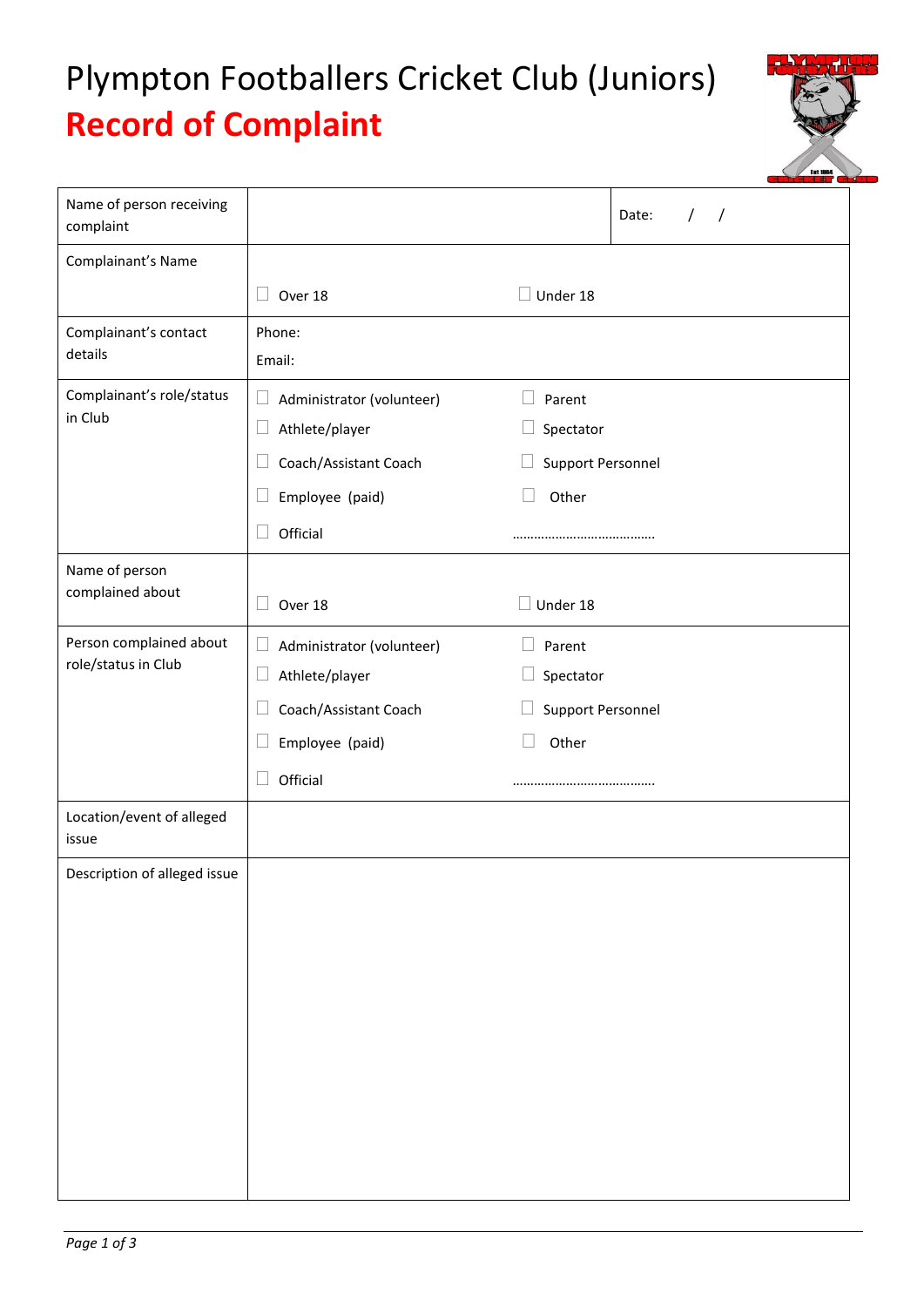## Plympton Footballers Cricket Club (Juniors) **Record of Complaint**

| Nature of complaint<br>(category/basis/grounds) | Harassment or<br>Discrimination |                          |                     |  |
|-------------------------------------------------|---------------------------------|--------------------------|---------------------|--|
|                                                 | Sexual/sexist                   | $\Box$ Selection dispute | Coaching methods    |  |
| Can tick more than one<br>box                   | Sexuality                       | $\Box$ Personality clash | $\Box$ Verbal abuse |  |
|                                                 | Race<br>$\Box$                  | <b>Bullying</b>          | Physical abuse      |  |
|                                                 | Religion                        | Disability               | Victimisation       |  |
|                                                 | Pregnancy                       | Child Abuse              | Unfair decision     |  |
|                                                 | Other                           |                          |                     |  |
| What they want to happen<br>to fix issue        |                                 |                          |                     |  |
|                                                 |                                 |                          |                     |  |
|                                                 |                                 |                          |                     |  |
|                                                 |                                 |                          |                     |  |
|                                                 |                                 |                          |                     |  |
|                                                 |                                 |                          |                     |  |
|                                                 |                                 |                          |                     |  |
|                                                 |                                 |                          |                     |  |
|                                                 |                                 |                          |                     |  |
| Information provided to                         |                                 |                          |                     |  |
| them                                            |                                 |                          |                     |  |
|                                                 |                                 |                          |                     |  |
|                                                 |                                 |                          |                     |  |
|                                                 |                                 |                          |                     |  |
|                                                 |                                 |                          |                     |  |
|                                                 |                                 |                          |                     |  |
|                                                 |                                 |                          |                     |  |
|                                                 |                                 |                          |                     |  |
|                                                 |                                 |                          |                     |  |